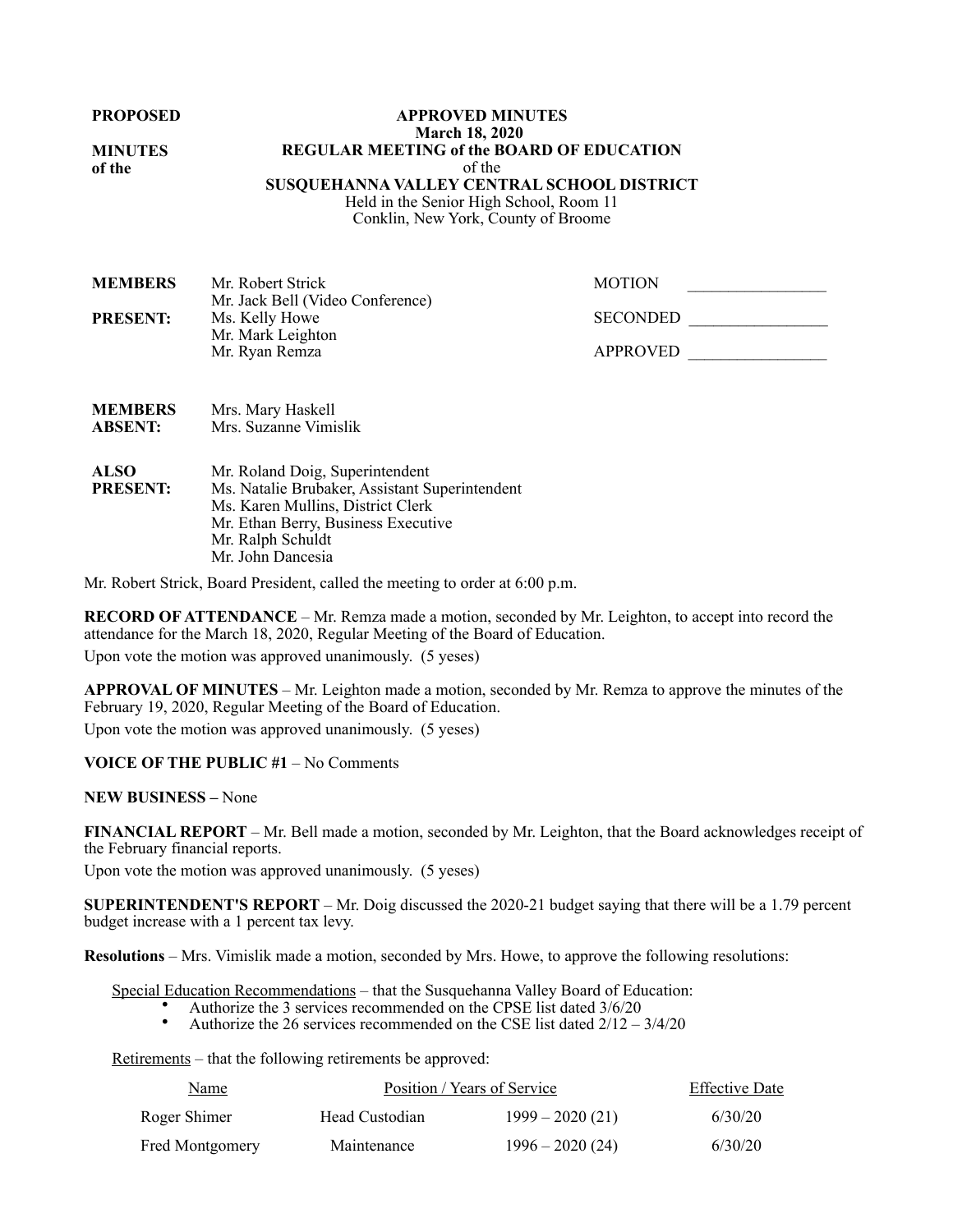Leave of Absence – that Jessica Esperon-Meneilly, High School teacher, be granted an intermittent medical leave of absence for the remainder of the 2019-20 school year.

Non-Instructional Appointments – that the following non-instructional appointments be approved:

| Name             | Position / Location |                | Rate of Pay     | Effective<br>Date |
|------------------|---------------------|----------------|-----------------|-------------------|
| Mercedes Stiner  | Laborer             | District-Wide  | As Per Contract | 3/10/20           |
| Daniel Martone   | Laborer             | District-Wide  | As Per Contract | 3/10/20           |
| Kevin Williamson | Cleaner             | District-Wide  | As Per Contract | 3/10/20           |
| Jessica Upright  | <b>Bus Monitor</b>  | Transportation | As Per Contract | 3/19/20           |

Instructional Substitute Appointments – that the following instructional substitute appointments be approved:

| Name           | Position                           | Rate of Pay     | <b>Effective Date</b> |
|----------------|------------------------------------|-----------------|-----------------------|
| Caryn Herceg   | Substitute Teacher – Certified     | As Per Contract | 3/19/20               |
| Allyson Herman | Substitute Teacher – Non-Certified | As Per Contract | 3/19/20               |
| Grace Horcher  | Substitute Teacher – Non-Certified | As Per Contract | 3/19/20               |
| Carly Hattala  | Substitute Teacher – Non-Certified | As Per Contract | 3/19/20               |
| Kyle LaVergne  | Substitute Teacher – Non-Certified | As Per Contract | 3/19/20               |

Non-Instructional Substitute Appointment – that the following non-instructional substitute appointment be approved:

| Name        | Position                | Rate of Pay     | <b>Effective Date</b> |
|-------------|-------------------------|-----------------|-----------------------|
| Nanci Rauch | Substitute Teacher Aide | As Per Contract | 3/19/20               |

SAT Advisors – that Dan Simonds and Debra Merrell be approved to teach SAT review classes for the 2019-20 school year at a stipend of \$1,000 each.

#### Bid Awards –

• RESOLVED, upon the recommendation of the Superintendent of Schools and the Director of Food Services, that the Susquehanna Valley Board of Education approve the Commodity Bid:

|                         | - ---- - -<br>LIIIS<br>M | ----<br>116. |
|-------------------------|--------------------------|--------------|
| <b><i>BARRASSER</i></b> |                          |              |

- RESOLVED, upon the recommendation of the Superintendent of Schools and the Director of Food Services, that the Susquehanna Valley Board of Education approve the Chicken Bid: Renzi
- RESOLVED, that the Board of Education of the Susquehanna Valley School District participate in Cooperative bidding for the following bids with other school districts in New York State:

| Grocery– once per school year (2020-2021)                                                 |
|-------------------------------------------------------------------------------------------|
| Paper Products – twice per school year – $(8/2020 - 12/2021) - (1/2021 - 8/2021)$         |
| $Meat/Checkes/Dairy – every two months (5 times per school year)$                         |
| May 2020 for August 2020– October 2020                                                    |
| September 2020 for November 2020– December 2020                                           |
| November 2020 for January $2021$ – February 2021                                          |
| January 2021 for March 2021-April 2021                                                    |
| March 2021 for May 2021 - August 2021                                                     |
| Processing of U.S.D.A. Commodities (Net Off Invoice) – once per school year (2020-2021)   |
| Milk & Milk Products/Ice Cream & Other Frozen Desserts–once per school year $(2020-2021)$ |
| Bread & Bread Products – once per school year $(2020-2021)$                               |
| Smart Snack Bid – once per school year (2020-2021)                                        |
| Small Wares – once per school year $(2020-2021)$                                          |
| Geographical Fruit/Vegetable – once per school year (2020-2021)                           |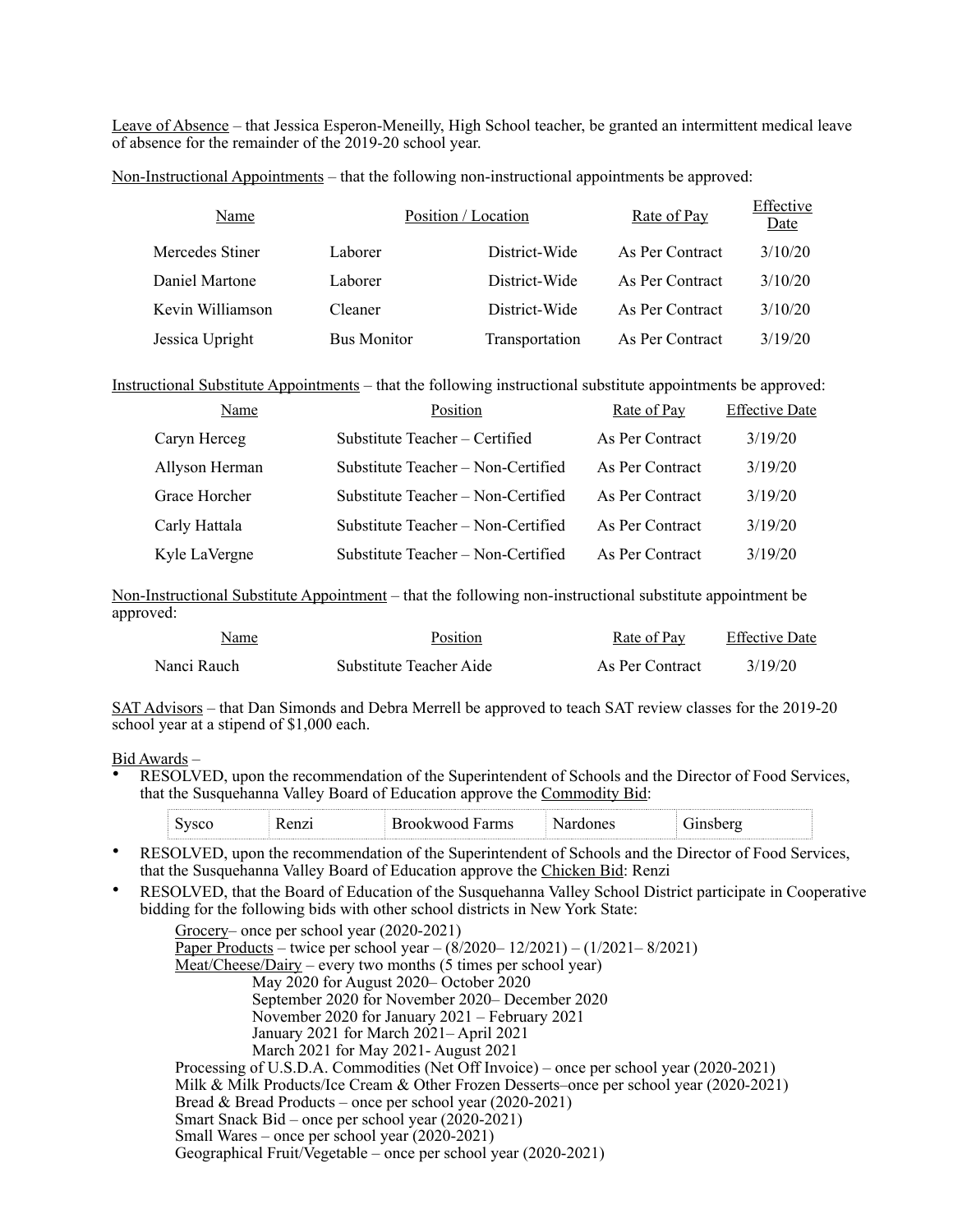Breakfast Breaks – once per school year (2020-2021) Chicken Products – once per school year (2020-2021) Vending – three school years – 2020-2021, 2021-2022, 2022-2023

BE IT FURTHER RESOLVED, that Mark Bordeau, Director of Food Services, Broome Tioga BOCES, or Designee be designated to receive and open said bids andBE IT FURTHER RESOLVED, that the Board of Education of the Susquehanna Valley School District reserves

- RESOLVED, upon the recommendation of the Superintendent of Schools, the Director of Buildings  $\&$ Grounds / School Facilities and the Purchasing Agent, that the Susquehanna Valley Board of Education approve bid SV2019-2020:08 for Wood Floor Refinishing at the Francis P. Donnelly Elementary School, and that it be awarded to DeClerck Flooring Inc., 9562 County Rt. 46 Arkport, NY 14807.
- RESOLVED, upon the recommendation of the Superintendent of Schools and the Director of Buildings  $\&$ Grounds, that the Susquehanna Valley Board of Education approve bid SV2019-20:07 for Garbage & Recycling and that the High School, Middle School & Donnelly Elementary be awarded to Taylor Garbage Service, Inc., of P.O. Box 362, 3051 Old Vestal Road, Vestal, NY 13850 at bid prices as noted on the attached sheet and that the Brookside Elementary be awarded to Joe's Disposal Service Inc. of 33301 State Route 171, Susquehanna, PA 18847 at bid prices as noted on the attached sheet.

General Fund Budget Increase – that the Susquehanna Valley Board of Education does and hereby approves an increase to the 2019-2020 General Fund Budget in the amount of \$18,044.82 for insurance recoveries associated with damage to a school bus, and hereby appropriates the amount into the General Fund as follows:

Use: \$18,044.82 to A 5510.400-07-65010 (Transportation Bus Repairs)

Source: \$18,044.82 to A 2680 (Revenues-Insurance Recoveries)

School Policy– 2<sup>nd</sup> Reading – that the new School Policy #5676, Privacy and Security for Student Data and Teacher and Principal Data, be approved effective March 18, 2020.

Budget Transfers – that the following budget transfers be approved:

| From              | $\underline{\mathrm{To}}$ | Amount       |
|-------------------|---------------------------|--------------|
| A 9731.700-99-900 | A 9731.600-99-900         | \$57,000.00  |
| A 5510.200-07-650 | A 1621.200-10-130         | \$90,200.00  |
| A 2630.220-99-150 | A 1621.200-10-130         | \$3,519.87   |
| A 2630.220-99-150 | A 2855.200-99-264         | \$600.00     |
| A 1670.490-99-141 | A 2855.400-99-264         | \$9,008.00   |
| A 1670.490-99-141 | A 2855.450-99-264         | \$17,788.00  |
| A 1670.490-99-141 | A 2855.455-99-264         | \$32,705.00  |
| A 9040.800-99-700 | A 1621.420-10-130         | \$95,000.00  |
| A 9731.700-99-900 | A 1621.450-10-130         | \$135,350.00 |

Donations -

- Due to time constraints, it is necessary to withdraw the donation of the Stratasys Dimension Elite 3D printer, from Amphenol Aerospace of Sidney, NY, approved at the February 19, 2020, Board of Education Meeting.
- Resolved, upon the recommendation of the Superintendent of Schools, that the Board of Education hereby accepts the generous donation from Amphenol Aerospace of Sidney, NY, a Formlabs Form 2 3d printer, valued at \$3,500, to the High School Technology Department.

Student Health Services - that payment of a \$2350.32 invoice be approved for providing health services to six (6) Susquehanna Valley resident students (\$391.72 each) attending non-public schools at the Chenango Forks Central School District during the 2019-20 school year.

Upon vote the motion was approved unanimously. (5 yeses)

**Scheduling Annual District Meeting – Bus Proposition** – Mr. Leighton made a motion, seconded by Mrs. Howe that the following resolution be approved:

Resolution of the Board of Education that the Annual meeting of the District to be held on May 19, 2020, between the hours of 12:00 p.m. and 8:00 p.m., and the District Clerk is directed to take all necessary steps to